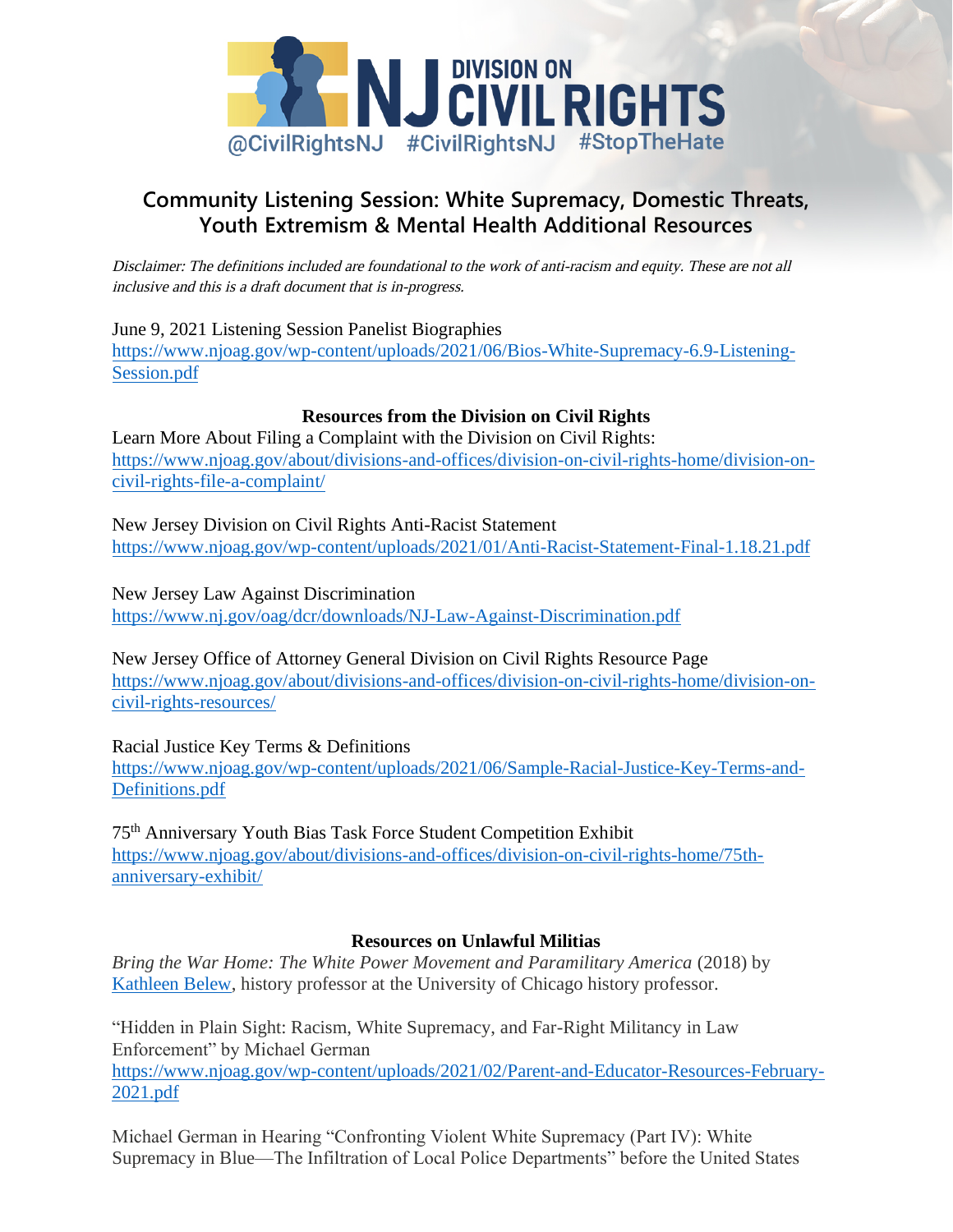House of Representatives Committee on Oversight and Reform Subcommittee on Civil Rights and Civil Liberties

[https://docs.house.gov/meetings/GO/GO02/20200929/111003/HHRG-116-GO02-Wstate-](https://docs.house.gov/meetings/GO/GO02/20200929/111003/HHRG-116-GO02-Wstate-GermanM-20200929.pdf)[GermanM-20200929.pdf](https://docs.house.gov/meetings/GO/GO02/20200929/111003/HHRG-116-GO02-Wstate-GermanM-20200929.pdf)

Mary McCord, Georgetown Institute for Constitutional Advocacy and Protection <https://www.law.georgetown.edu/icap/our-team/>

## **Resources on Extremism**

Anti-Defamation League Extremist & Cyberbullying Prevention Resources [https://www.adl.org/education-and-resources/resource-knowledge](https://www.adl.org/education-and-resources/resource-knowledge-base?issues%5B4770%5D=4770&issues%5B13%5D=13&rtype%5B56%5D=56&rtype%5B63)[base?issues%5B4770%5D=4770&issues%5B13%5D=13&rtype%5B56%5D=56&rtype%5B63](https://www.adl.org/education-and-resources/resource-knowledge-base?issues%5B4770%5D=4770&issues%5B13%5D=13&rtype%5B56%5D=56&rtype%5B63) [https://www.adl.org/education/resources/tools-and-strategies/bullying-and-cyberbullying](https://www.adl.org/education/resources/tools-and-strategies/bullying-and-cyberbullying-prevention-strategies)[prevention-strategies](https://www.adl.org/education/resources/tools-and-strategies/bullying-and-cyberbullying-prevention-strategies)

Anti-Defamation League Hate Symbol Resource <https://www.adl.org/hate-symbols>

[Raymond Bisogno,](http://www.dhs.gov/cp3) Regional Prevention Coordinator, Newark, NJ, Center for Prevention Programs and Partnerships (CP3), US Department of Homeland Security Contact: (973) 558.3841 Email: [raymond.bisogno@hq.dhs.gov](mailto:raymond.bisogno@hq.dhs.gov)

[Seamus Hughes,](https://extremism.gwu.edu/seamus-hughes) Deputy Director, GWU Program on Extremism Email: [seamushughes@gwu.edu](mailto:seamushughes@gwu.edu)

[Jon Lewis,](https://extremism.gwu.edu/jon-lewis) Research Fellow, GWU Program on Extremism Email: [jonlewis@gwu.edu](mailto:jonlewis@gwu.edu)

[Shannon Martinez,](https://www.american.edu/centers/university-excellence/our-team.cfm#collapse-5643195) former violent white supremacist, now a consultant on developing community resource platforms aimed at combatting violence and extremism <https://www.american.edu/centers/university-excellence/our-team.cfm#collapse-5643195>

Written Testimony of Frank Meeink, former neo-Nazi from South Philadelphia, during the House of Representatives' efforts to infiltrate LEOs [https://docs.house.gov/meetings/GO/GO02/20200929/111003/HHRG-116-GO02-Wstate-](https://docs.house.gov/meetings/GO/GO02/20200929/111003/HHRG-116-GO02-Wstate-MeeinkF-20200929.pdf)[MeeinkF-20200929.pdf\)](https://docs.house.gov/meetings/GO/GO02/20200929/111003/HHRG-116-GO02-Wstate-MeeinkF-20200929.pdf)

Racial Justice Resource: January 6, 2021 Capitol Riot Capitol Riot 1/6: [https://www.njoag.gov/wp-content/uploads/2021/02/Parent-and-Educator-](https://www.njoag.gov/wp-content/uploads/2021/02/Parent-and-Educator-Resources-February-2021.pdf)[Resources-February-2021.pdf](https://www.njoag.gov/wp-content/uploads/2021/02/Parent-and-Educator-Resources-February-2021.pdf)

Oren Segal, Center on Extremism, Anti-Defamation League <https://www.adl.org/who-we-are/leadership/staff/oren-segal>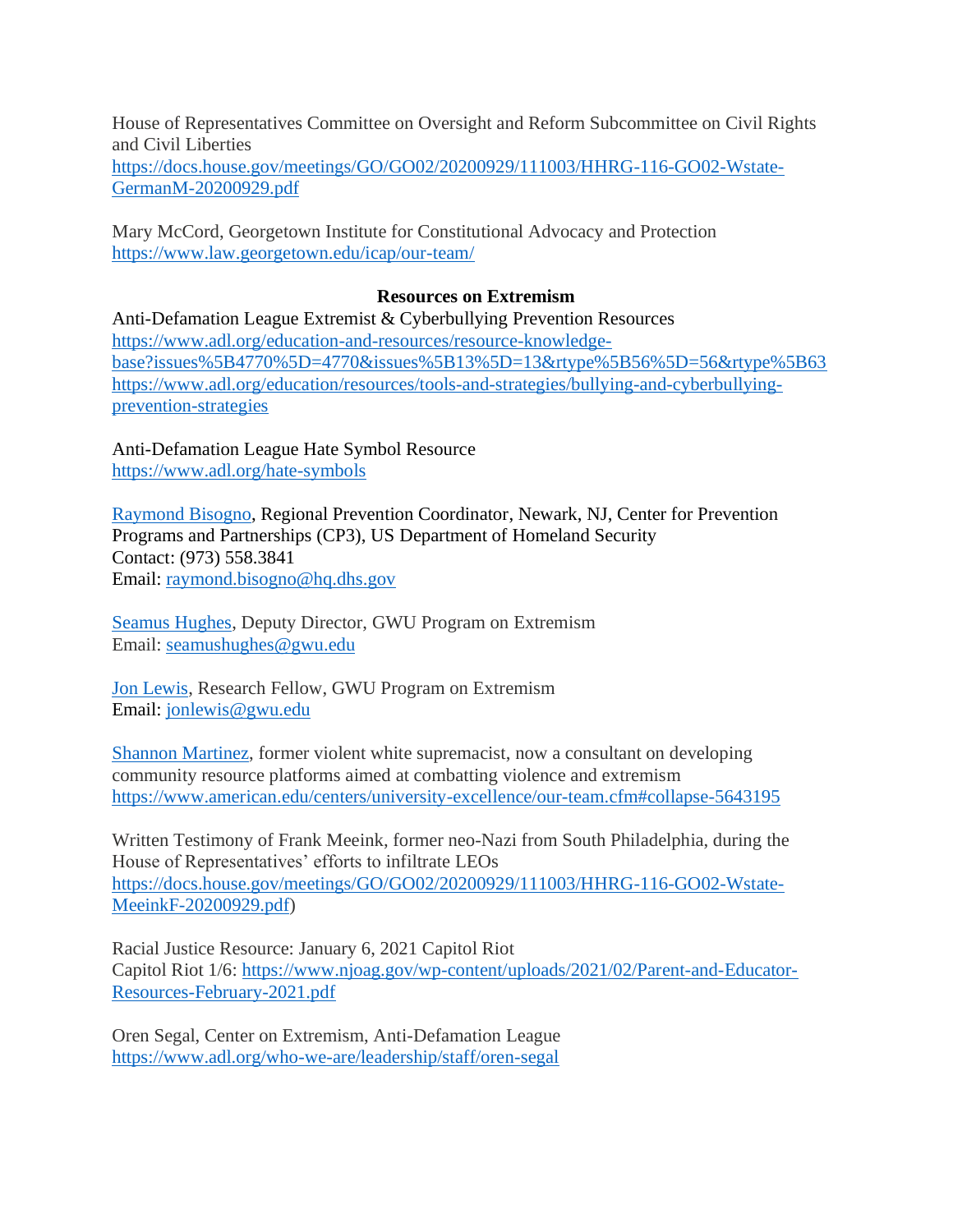#### **Resources on Youth Radicalization**

[Joel Finkelstein,](https://millercenter.rutgers.edu/staff/joel-finkelstein/) Senior Research Fellow, Network Contagion Research Institute, Eagleton Institute of Politics Miller Center for Community Protection & Resilience at Rutgers University, New Brunswick

<https://millercenter.rutgers.edu/staff/joel-finkelstein/>

[Cynthia Miller-Idriss,](https://www.american.edu/spa/faculty/cynthia.cfm) Professor, American University School of Public Affairs and School of Education, Department of Justice, Law & Criminology; Director, Center for Extremism Research and Innovation Lab. Contact: (202) 885.3740

## **Resources for Mental Health Care**

Note that the following 4 organizations have websites with free directories of mental health professionals and the services offered. In addition, they are available on Facebook and/or Instagram as well.

The Consortium of Mental Health and Educational [Professionals of Color-NJ](https://consortiumnj.org/) Contact: (929) 450.7071 Email: [ingo@consortiumnj.org](mailto:ingo@consortiumnj.org) PO Box 502, Vauxhall, NJ 07088

[The New Jersey Association](https://www.njabpsi.org/) of Black Psychologists Email: [njabpsi@gmail.com](mailto:njabpsi@gmail.com)

[New Jersey Psychology Association](https://www.psychologynj.org/) Contact: (973) 243.9800 Email: [njpa@psychologynj.org](mailto:njpa@psychologynj.org)

[New Jersey Suicide Prevention Hopeline](http://www.njhopeline.com/) Contact: (855) 654.6735

[Northeast Counties Association of Psychologists](https://northeastnjpsychassoc.org/)

President: Nansie Ross Contact: (201) 447.1924 Email: nansie@verizon.net Vice President: Linda Glazer Contact: (201) 569.6633 Email: drlindabglazer@gmail.com Outreach: Norine Mohle Contact: (201) 690.6412 Email: norinemohle@gmail.com Website/IT: Brett Bersano Email: [drbersano@gmail.com](mailto:drbersano@gmail.com)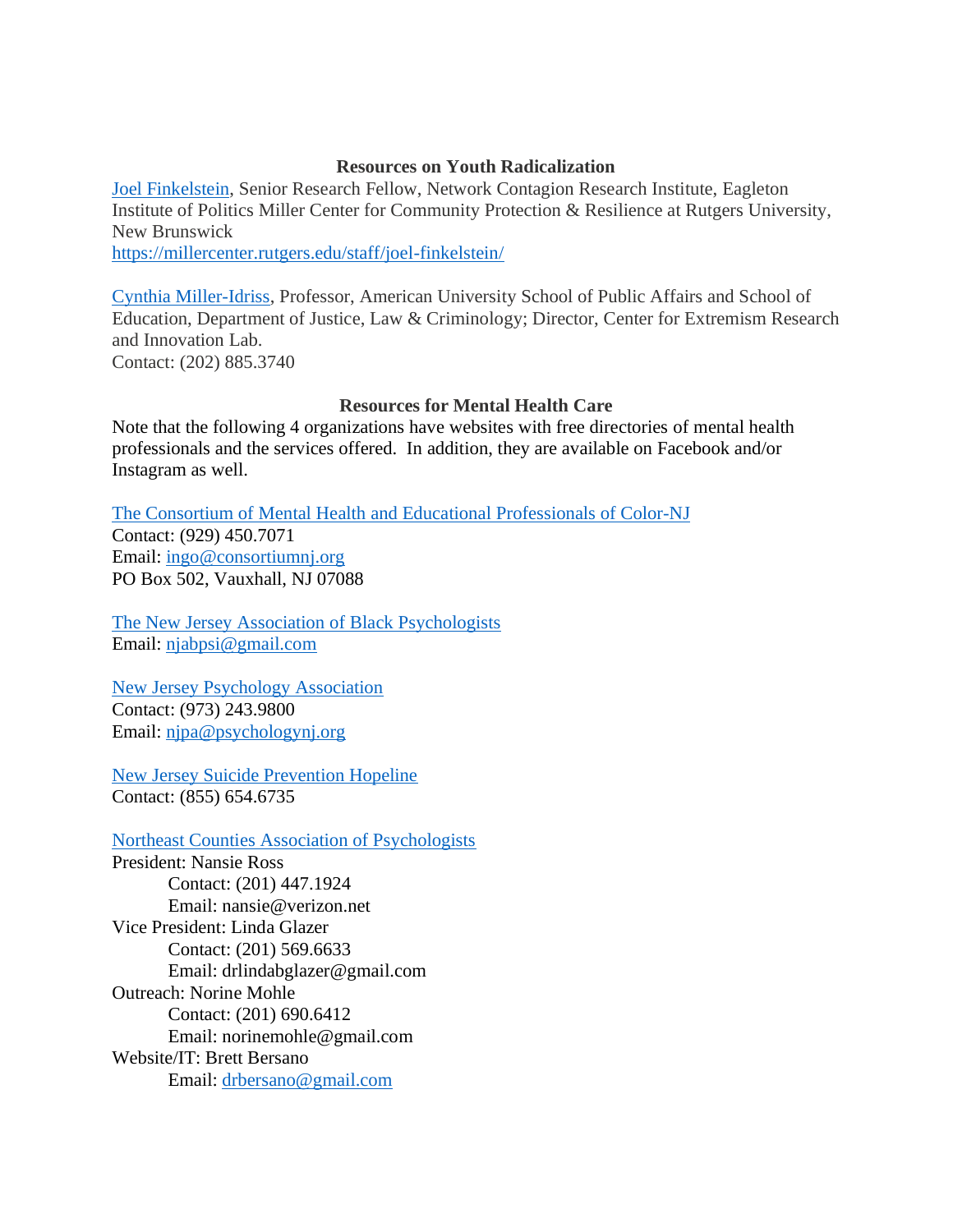[Second Floor Youth Helpline](http://www.2ndfloor.org/) Contact: (888) 222.2288

[The Trevor Project: Saving LGBTQ Lives](http://www.thetrevorproject.org/)

Contact: (866) 654.6735

#### **Addiction Resources**

[Alcoholics Anonymous](https://aa.org/) Contact: (212) 870.3400 [Alcoholics Anonymous Online Support Groups](https://aa-intergroup.org/) [Northern New Jersey Alcoholics Anonymous \(NNJAA\)](https://www.nnjaa.org/) Contact: (908) 687.8566 or (800) 245.1377 [Gamblers Anonymous](https://www.gamblersanonymous.org/ga/) Contact: (626) 960.3500 Hotline: (855) 222.5542

[Gamblers Anonymous Online Support Groups](https://area12ga.com/)

[Narcotics Anonymous](https://na.org/)

Contact: (818) 773.9999 [Narcotics Anonymous Online Support Groups](https://virtual-na.org/meetings/) [Narcotics Anonymous in New Jersey](https://nanj.org/) Contact: (732) 933.0462 Hotline: (800) 992-0401

[Overeaters Anonymous](https://oa.org/) Contact: (505) 891-2664 [Overeaters Anonymous Online Support Groups](https://oa.org/find-a-meeting/?type=1)

## **Resources for the State of New Jersey**

[Mental Health Association in New Jersey, Inc.](https://www.mhanj.org/) Contact: (800) 367.8850 Website:<https://www.mhanj.org/> Hotlines: The Peer Recovery WarmLine: (877) 292.5588 NJ Connect for Recovery: (855) 652.3737

[National Alliance on Mental Illness New Jersey](https://www.naminj.org/online-support-groups/) (NAMI) Contact: (732) 940.0991 [NAMI New Jersey Online Support Groups:](http://www.naminj.org/online-support-groups/)

[National Domestic Violence Hotline](https://www.thehotline.org/) Contact: (800) 799.7233 Text: LOVEIS to 22522 Website:<https://www.thehotline.org/>

[National Suicide Hotline](https://suicidepreventionlifeline.org/) Contact: (800) 273.8255